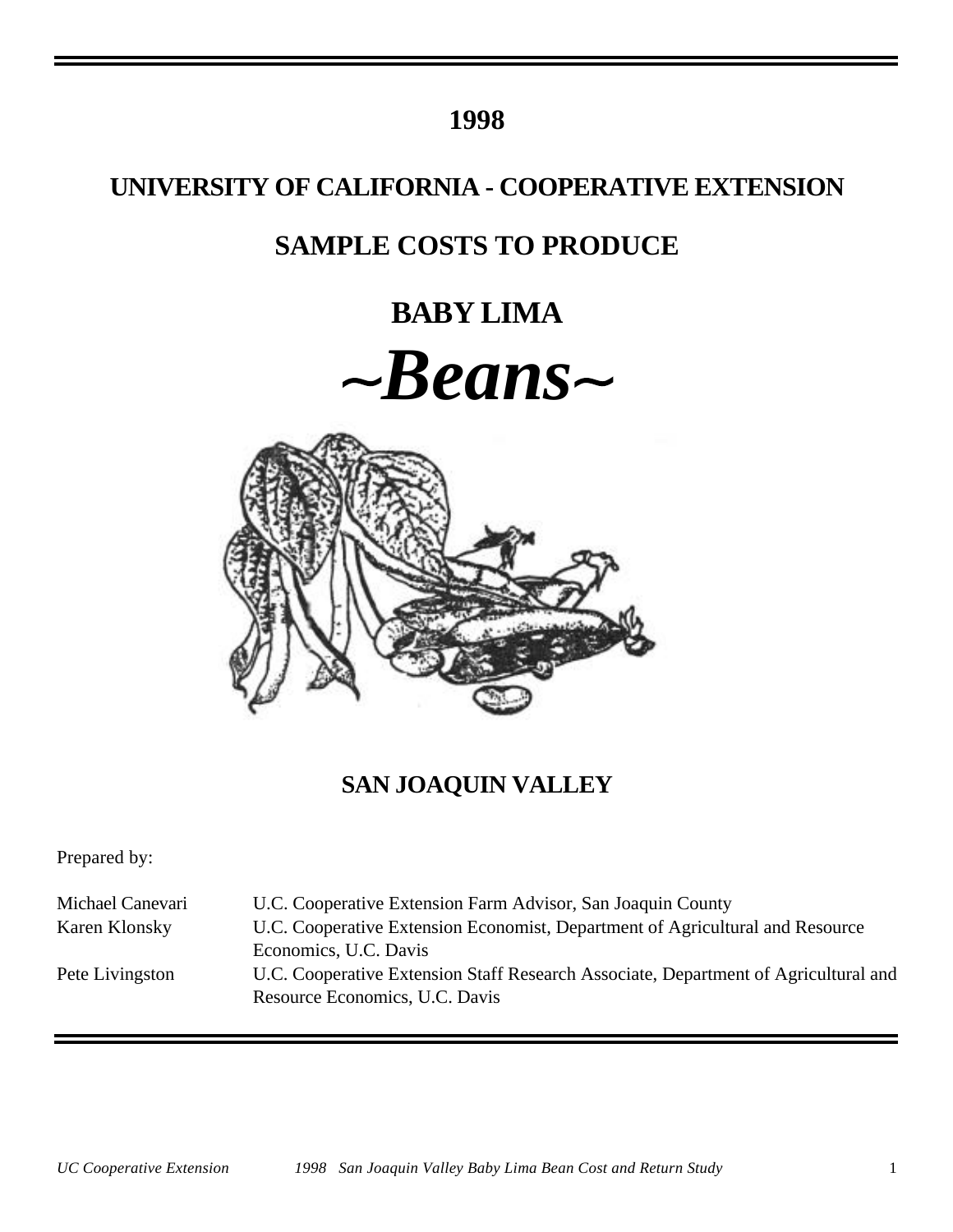### **UNIVERSITY OF CALIFORNIA - COOPERATIVE EXTENSION**

## **SAMPLE COSTS TO PRODUCE BABY LIMA BEANS San Joaquin Valley - 1998**

### **INTRODUCTION**

The detailed costs to produce baby lima beans in the San Joaquin Valley of California are presented in this study. The hypothetical farm used in this report consists of 1,200 acres of which 200 acres are in baby lima bean production.

The practices described in this cost study are considered typical for this baby lima beans in the San Joaquin Valley. Sample costs given for labor, materials, equipment and contract services are based on 1998 prices. A blank *Your Cost* column is also provided to enter your actual costs on Table 2. Costs Per Acre To Produce Baby Lima Beans and Table 3. Costs And Returns Per Acre To Produce Baby Lima Beans. Costs and practices detailed in this study may not be applicable to your situation. This study is only intended as a guide and can be used in making production decisions, determining potential returns, preparing budgets and evaluating production loans.

This study consists of General Assumptions for Producing Baby Lima Beans and seven tables.

- Table 1. Costs Per Acre To Produce Baby Lima Beans
- Table 2. Costs And Returns Per Acre To Produce Baby Lima Beans
- Table 3. Monthly Cash Costs Per Acre To Produce Baby Lima Beans
- Table 4. Annual Equipment, Investment And Business Overhead
- Table 5. Hourly Equipment Costs
- Table 6. Ranging Analysis
- Table 7. Cost And Returns/Breakeven Analysis

For an explanation of calculations used for the study refer to the attached General Assumptions, call the Department of Agricultural and Resource Economics, Cooperative Extension, University of California, Davis, California, (530) 752-3589 or call the farm advisor in your county.

A companion cost of production study for bush-type, large lima beans in the San Joaquin Valley is available and entitled, "1998 Sample Costs To Produce Large Lima Beans, San Joaquin Valley". For those interested in this and other studies, they can be requested through the Department of Agricultural Economics, U.C. Davis, (530) 752-3589 or (530) 752-1515, or from selected county Cooperative Extension offices. There is a nominal charge.

> The University of California is an affirmative action/equal opportunity employer The University of California and the United States Department of Agriculture cooperating.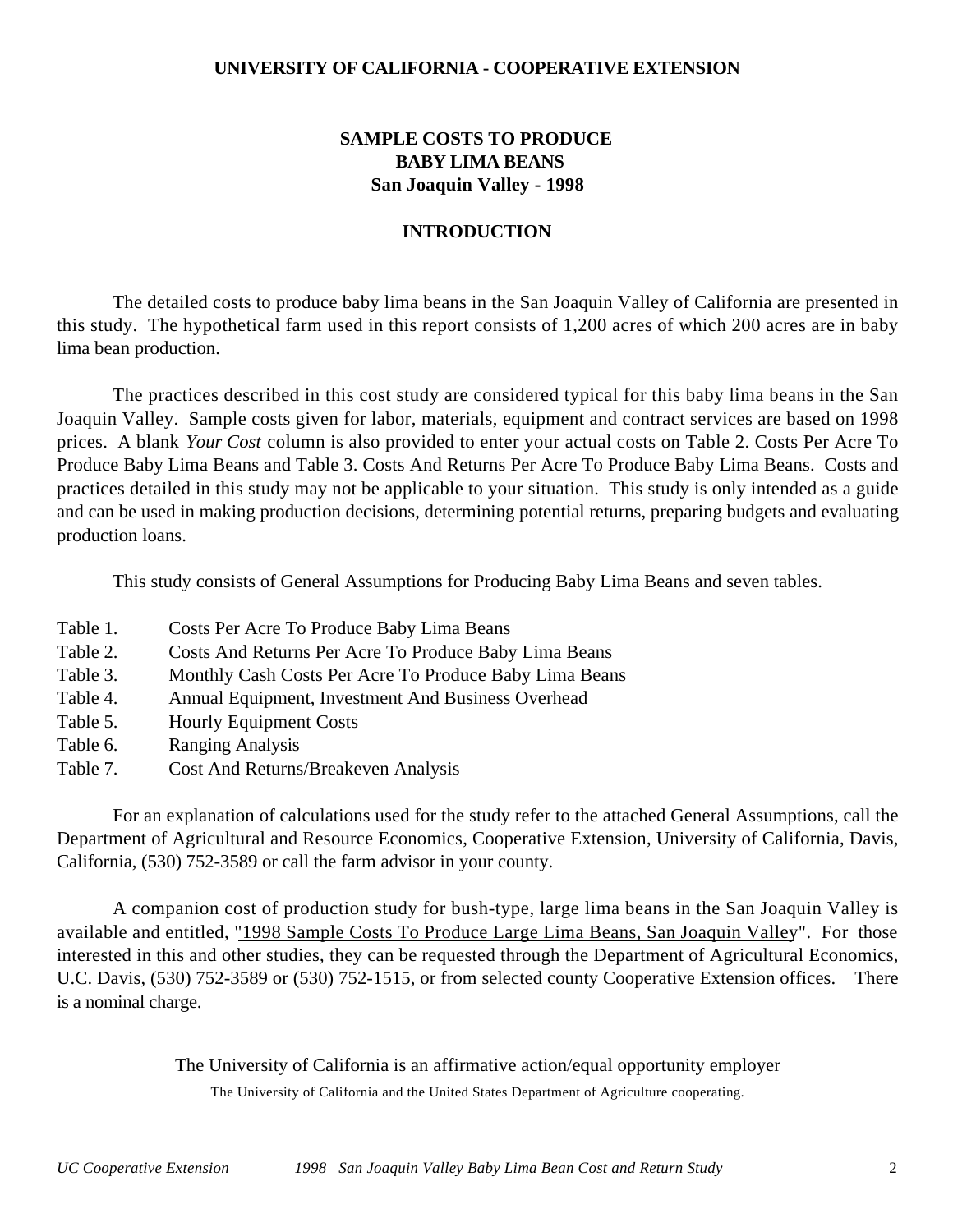### **UNIVERSITY OF CALIFORNIA - COOPERATIVE EXTENSION**

## **SAMPLE COSTS TO PRODUCE BABY LIMA BEANS San Joaquin Valley - 1998**

### **ASSUMPTIONS**

The following is a description of some general assumptions pertaining to sample costs to produce baby lima beans in San Joaquin Valley. Practices described are not recommendations by the University of California, but rather represent production procedures considered typical of a well managed farm for the San Joaquin Valley. Costs and practices detailed in this study may not be applicable to all situations.Cultural practices for the production of lima bean vary by grower and region; variations can be significant. The practices and inputs used in this cost study serve only as a sample or guide. These costs are represented on an annual, per acre basis. *The use of trade names in this report does not constitute an endorsement or recommendation by the University of California nor is any criticism implied by omission of other similar products.*

**Land and Share Rent**. This report is based on a 1,200 acre field and row crop farm of which 200 acres are producing baby lima beans and 1,000 acres are planted to alfalfa hay, field corn, sugar beets, and wheat. Other rotational crops that might be planted include safflower, sunflowers, and processing tomatoes.

Land in this study is leased on a share-rent basis with the land owner receiving 22% of the gross returns from the baby lima beans. The land rented includes developed wells and irrigation system. The grower owns a shop and an equipment yard to fix and store equipment.

### **Cultural Practices and Material Inputs**

**Land Preparation**. Primary tillage which includes subsoiling, disking, land leveling, and listing beds is performed from October through April. All operations are done on 100% of the acres unless otherwise noted.

All of the acreage is subsoiled twice to open the soil structure and breakup any hardpan. This is followed by land leveling accomplished in two passes with a triplane. The ground is disced three times, once with a stubble disc and twice with a finishing disc, in preparation for listing the seedbeds. Beds are listed on a contract basis.

**Stand Establishment**. Stand establishment consists of several practices. In May a pre-irrigation is made. When the field is dry enough to support equipment, rolling cultivators or harrows are used to break the crust, kill germinating weed, incorporate herbicides followed by planting.

Planting baby lima beans begins in May and is completed in June. Seeds are placed two to four inches deep into moist soil and begin to emerge in seven to ten days depending on soil temperature. There are several different varieties planted in California. Plant types of vine or bush limas are available depending on the variety chosen.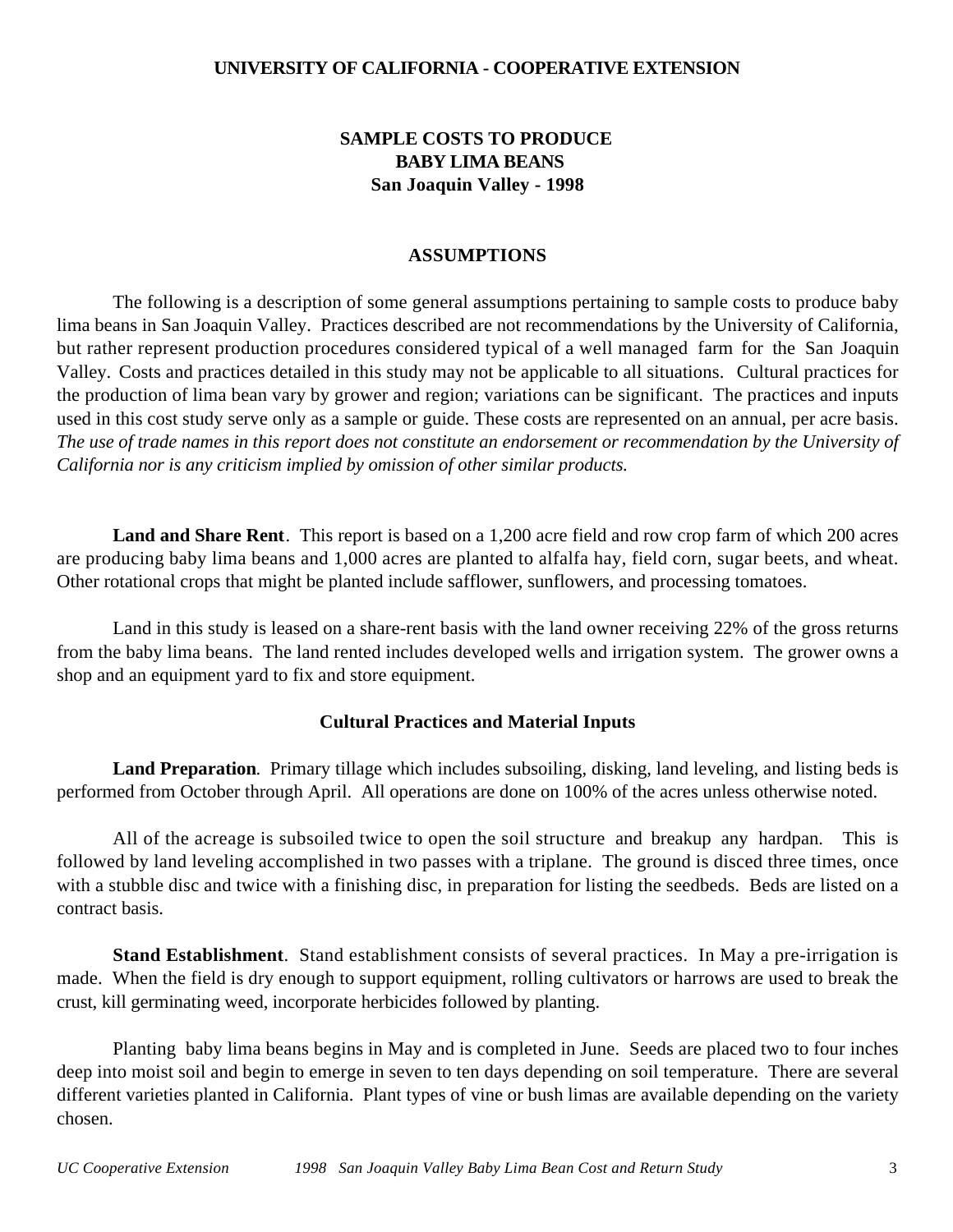**Irrigation**. Baby lima beans are furrow irrigated with one pre-irrigation and three during the season. A total of 30 acre-inches of water is applied.

**Fertilization**. Starter fertilizer is banded below the seed line during bed listing at the rate of 20 gallons per acre of 4-10-10 plus 0.5 gallons of zinc. If needed, one hundred pounds of actual nitrogen per acre can be applied with the starter fertilizer or sidedressed once the beans have begun growing.

**Weed Management**. Both chemical and cultural practices are used for weed control in this study. Herbicides are applied preplant and mechanically mixed in the soil with two passes of a harrow. Two mechanical cultivations are the usual practice once the beans have germinated and before row closure in June or July.

**Insect and Disease Management**. The two major insect pests are spider mites and lygus bugs. In some years corn ear worms and army worms are serious pests damaging developing pods.

A spider mite treatment of Kelthane<sup>®</sup> is made by ground application in June. A treatment for lygus bug by air during the bloom period in August is made with Dimethoate. Control for lygus is made in made in September. Half of the acreage is treated for worms using Lannate<sup>®</sup>. An aerial applied worm treatment is sprayed over half the acreage after pod development in September.

Disease damage is caused by rhizoctona and pythium root rot and prevented through seed treatment chemicals and good cultural practices. The seed treatment chemicals are included in the price of the seed.

The pesticides and rates, and cultural practices mentioned in this cost study are a few of those that are listed in the UC IPM Pest Management Guidelines, Dry Beans. Written recommendations are required for many pesticides and are made by licensed pest control advisors. For information and pesticide use permits, contact the local county Agricultural Commissioner's office.

**Harvest**. Once the beans are mature they are cut below ground level with a set of tractor-mounted knives. Six or eight rows are cut in one pass. One to two days later, depending on bean moisture, the cut beans are raked into windrows. Each windrow consists of six to eight rows moved into a single windrow. If windrowed beans are rained on an additional raking maybe used to turn and dry the lower portion of the windrow.

Lima beans are harvested using specially designed bean threshers equipped with two or three slowturning cylinders. Beans are ready for harvest when they reach 12% moisture. This study and much of the industry contracts bean harvest on a custom basis.

Cutting and windrowing costs \$20 per acre and threshing/harvesting costs \$1.65 per hundredweight (cwt). Other postharvest bean costs include cleaning at the warehouse and storage for a charge of \$3.10 per cwt. Insurance, while the beans are stored costs \$0.10 per cwt.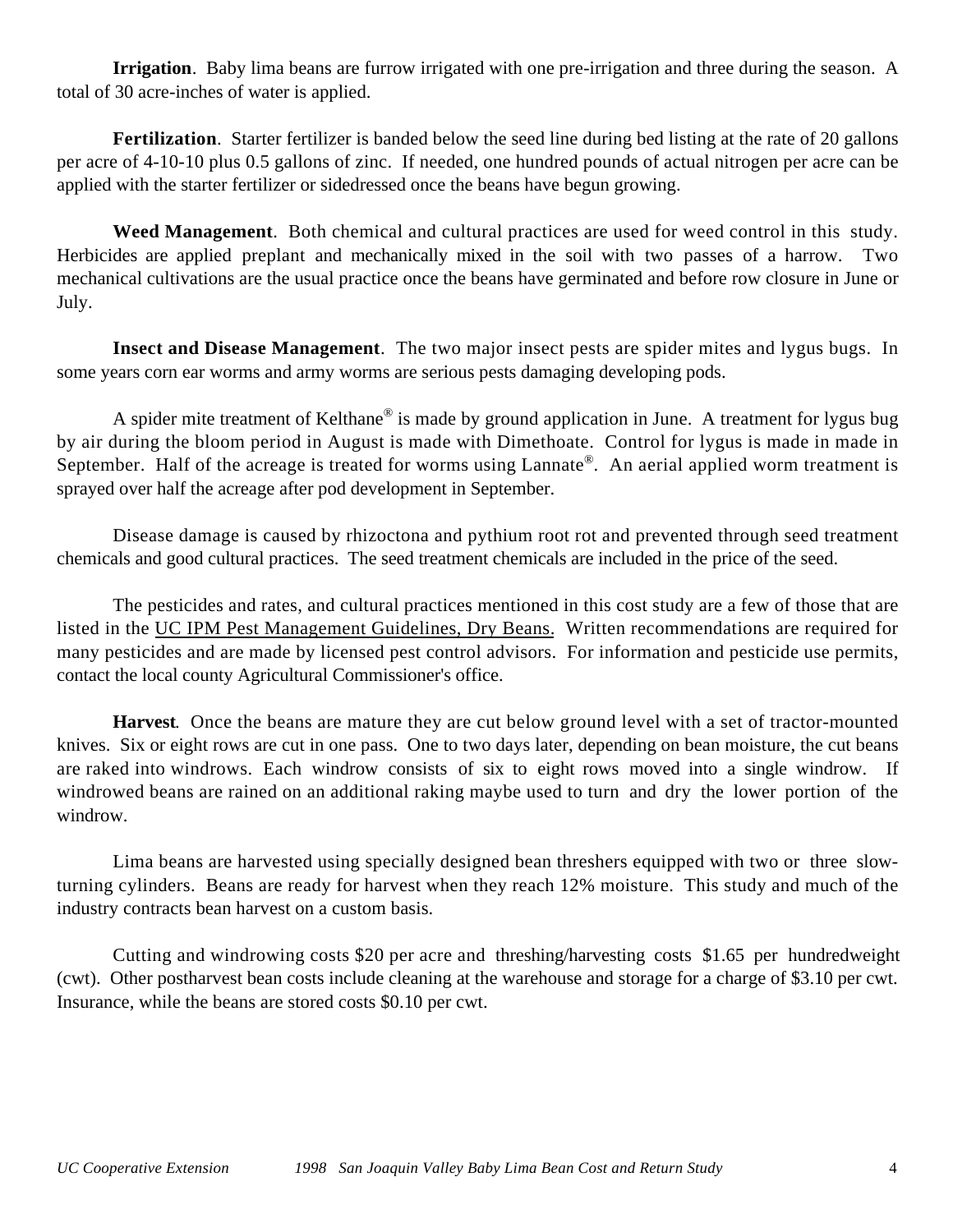Growers may choose to own harvesting equipment, purchased either new or used, or hire a custom harvester to perform the harvest. Many factors are important in deciding which harvesting option a grower uses. These considerations and appropriate method of analysis are discussed in *"Acquiring alfalfa hay harvest equipment: A financial analysis of alternatives".*

**Yields**. The crop yield used in this study is 30 cwt per acre at 12% moisture.

**Returns**. A selling price of a \$30 per cwt is used to estimate income from the sale of baby lima beans.

**Risk**. Risks associated with lima bean production are not assigned a production cost. While this study makes an effort to model a production system based on typical, real world practices, it cannot fully represent financial, agronomic and market risks which affect the profitability and economic viability of lima bean production.

**Labor**. Basic hourly wages for workers are \$8.34 and \$6.66 per hour for machine operators and nonmachine (irrigators) workers respectively. Adding 34% for SDI, FICA, insurance and other benefits raises the total labor costs to \$11.17 per hour for machine operators and \$8.93 per hour for non-machine labor. The labor for operations involving machinery are 20% higher than the operation time to account for the additional time involved in equipment set up, moving, maintenance and repair. Any returns above total costs are considered returns to investment.

**Cash Overhead**. Cash overhead consists of various cash expenses paid out during the year that are assigned to the whole farm and not to a particular operation. These costs include property taxes, interest on operating capital, office expense, liability and property insurance, and investment repairs.

*Property Taxes*. Counties charge a base property tax rate of 1% on the assessed value of the property. In some counties special assessment districts exist and charge additional taxes on property including equipment, buildings, and improvements. For this study, county taxes are calculated as 1% of the average value of the property. Average value equals new cost plus salvage value divided by 2 on a per acre basis.

*Interest On Operating Capital.* Interest on operating capital is based on cash operating costs and is calculated monthly until harvest at a nominal rate of 10% per year. A nominal interest rate is the going market cost of borrowed funds.

*Insurance.* Insurance for farm investments vary depending on the assets included and the amount of coverage. Property insurance provides coverage for property loss and is charged at 0.713% of the average value of the assets over their useful life. Liability insurance covers accidents on the farm and costs \$706 for the entire farm or \$3.53 per acre.

*Office Expense*: Office and business expenses are estimated at \$10 per acre. These expenses include office supplies, telephones, bookkeeping, accounting, legal fees, road maintenance, etc. Cash overhead costs are found in Tables 1, 2, 3 and 4.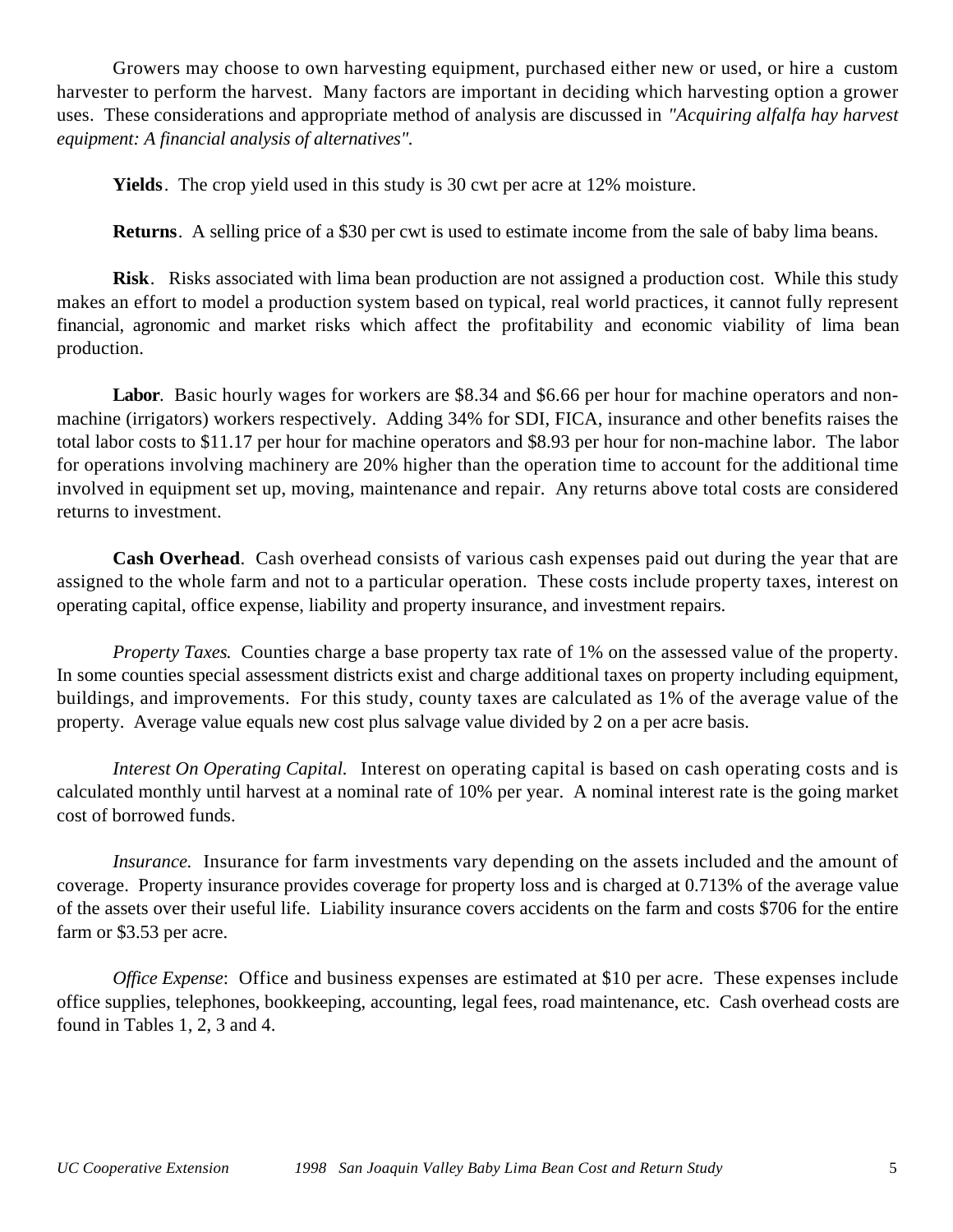**Non-cash Overhead**. Non-cash overhead is calculated as the capital recovery cost for equipment and other farm investments. Although farm equipment used for this crop may be purchased new or used, this study shows the current purchase price for new equipment. The new purchase price is adjusted to 60% to indicate a mix of new and used equipment. Annual ownership costs (Equipment and Investments) are shown in Tables 1- 4. They represent the capital recovery cost for investments on an annual per acre basis.

*Capital Recovery Costs*. Capital recovery cost is the annual depreciation and interest costs for a capital investment. It is the amount of money required each year to recover the difference between the purchase price and salvage value (unrecovered capital). Put another way, it is equivalent to the annual payment on a loan for the investment with the downpayment equal to the discounted salvage value. This is a more complex method of calculating ownership costs than straight-line depreciation and opportunity costs, but more accurately represents the annual costs of ownership because it takes the time value of money into account (Boehlje and Eidman). The calculation for the annual capital recovery costs is as follows. The calculation for the annual capital recovery costs is as follows.

> *Purchase* − *Salvage* × *Recovery* Pr*ice Value Factor Capital*  $\overline{\phantom{a}}$ Purchase - *Salvage* × *Recovery* + *Salvage* × *Interest*<br>Price *Value Easter Value Pate Value Rate*

*Salvage Value*. Salvage value is an estimate of the remaining market value of an investment at the end of its useful life. It is calculated differently for different investments. For farm machinery (e.g., tractors and implements) the remaining value is a percentage of the new cost of the investment. Salvage value is calculated as

### *New Price*  $\times$  *%Remaining Value*

Salvage value for other investments including irrigation systems, buildings, and miscellaneous equipment is zero. The salvage value for land is equal to the purchase price because land does not depreciate. Salvage value for investments can vary. The purchase price and salvage value for certain equipment and investments are shown in Table 4.

*Capital Recovery Factor*. Capital recovery factor is the amortization factor or annual payment whose present value at compound interest is 1. It is the function of the interest rate and years of life of the equipment.

*Interest Rate.* The interest rate of 7.81% used to calculate capital recovery cost is the United States Department of Agriculture-Economic Reporting Service's (USDA-ERS) ten year average of California's agricultural sector long-run real rate of return to production assets from current income. It is used to reflect the long-term realized rate of return to these specialized resources that can only be used effectively in the agricultural sector, not including inflation. In other words, the next best alternative use for these resources is in another agricultural enterprise.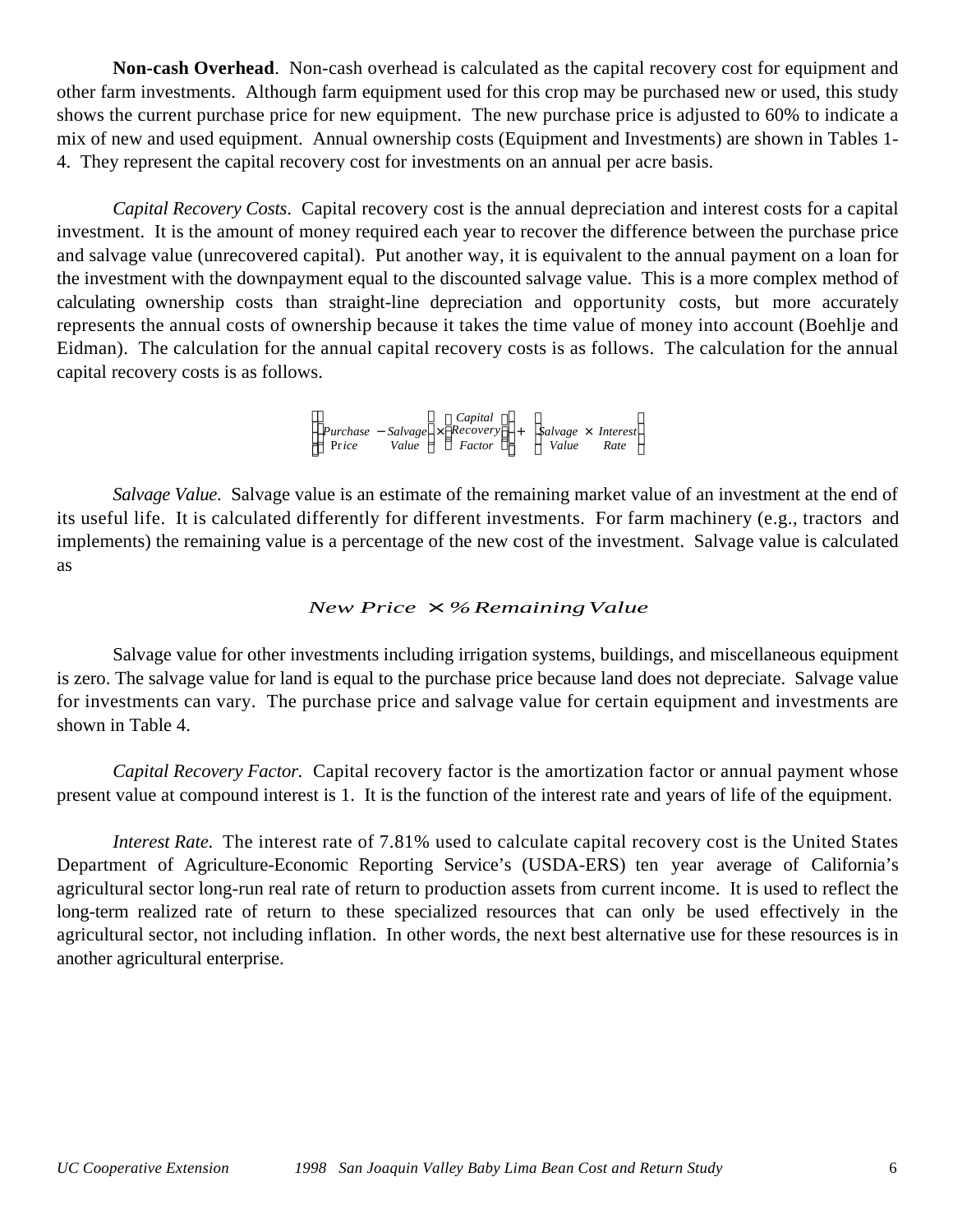**Equipment Costs**. Equipment costs are composed of three parts; non-cash overhead, cash overhead, and operating costs. Both of the overhead factors have been discussed in previous sections. The operating costs consist of repairs, fuel, and lubrication.

Repair costs are based on purchase price, annual hours of use, total hours of life, and repair coefficients formulated by the American Society of Agricultural Engineers (ASAE). Fuel and lubrication costs are also determined by ASAE equations based on maximum PTO hp, and type of fuel used. The fuel and repair cost per acre for each operation in Table 1 is determined by multiplying the total hourly operating cost in Table 5 for each piece of equipment used for the cultural practice by the number of hours per acre for that operation. Tractor time is 10% higher than implement time for a given operation to account for setup, travel and down time. Prices for on-farm delivery of diesel and gasoline are \$0.78 and \$1.22 per gallon, respectively.

**Acknowledgment**. Appreciation is expressed to lima bean growers Keith Robertson and Myron Yamasaki, and other cooperators who provided support and information for this study.

### **REFERENCES**

- American Society of Agricultural Engineers. 1994. *American Society of Agricultural Engineers Standards Yearbook*. Russell H. Hahn and Evelyn E. Rosentreter (ed.) St. Joseph, Missouri. 41st edition.
- Blank, Steve, Karen Klonsky, Kim Norris, and Steve Orloff. 1992. *Acquiring alfalfa hay equipment: A financial analysis of alternatives*. University of California. Oakland, California. Giannini Information Series No. 92-1.
- Boelje, Michael D., and Vernon R. Eidman. 1984. *Farm Management*. John Wiley and Sons. New York, New York
- Integrated Pest Management Education and Publications. 1990. *U.C. Pest Management Guidelines, Dry Beans*. *In* M. L. Flint (ed.) UC IPM pest management guidelines. University of California. Division of Agriculture and Natural Resources. Oakland, California. Publication 3339.
- Smith, Jerry D., W. H. Isom, H. Agamalian, W. Bendixen, V. Burton, M. Canevari, M. Murray, and M. Vilchez. 1989. *Common Dry Bean Production In California*. Cooperative Extension. University of California. Division of Agriculture and Natural Resources. Oakland, California. Publication 21468.

For information concerning the above mentioned University of California publications contact UC DANR Communications Services (1-800-994-8849) or your local county Cooperative Extension office.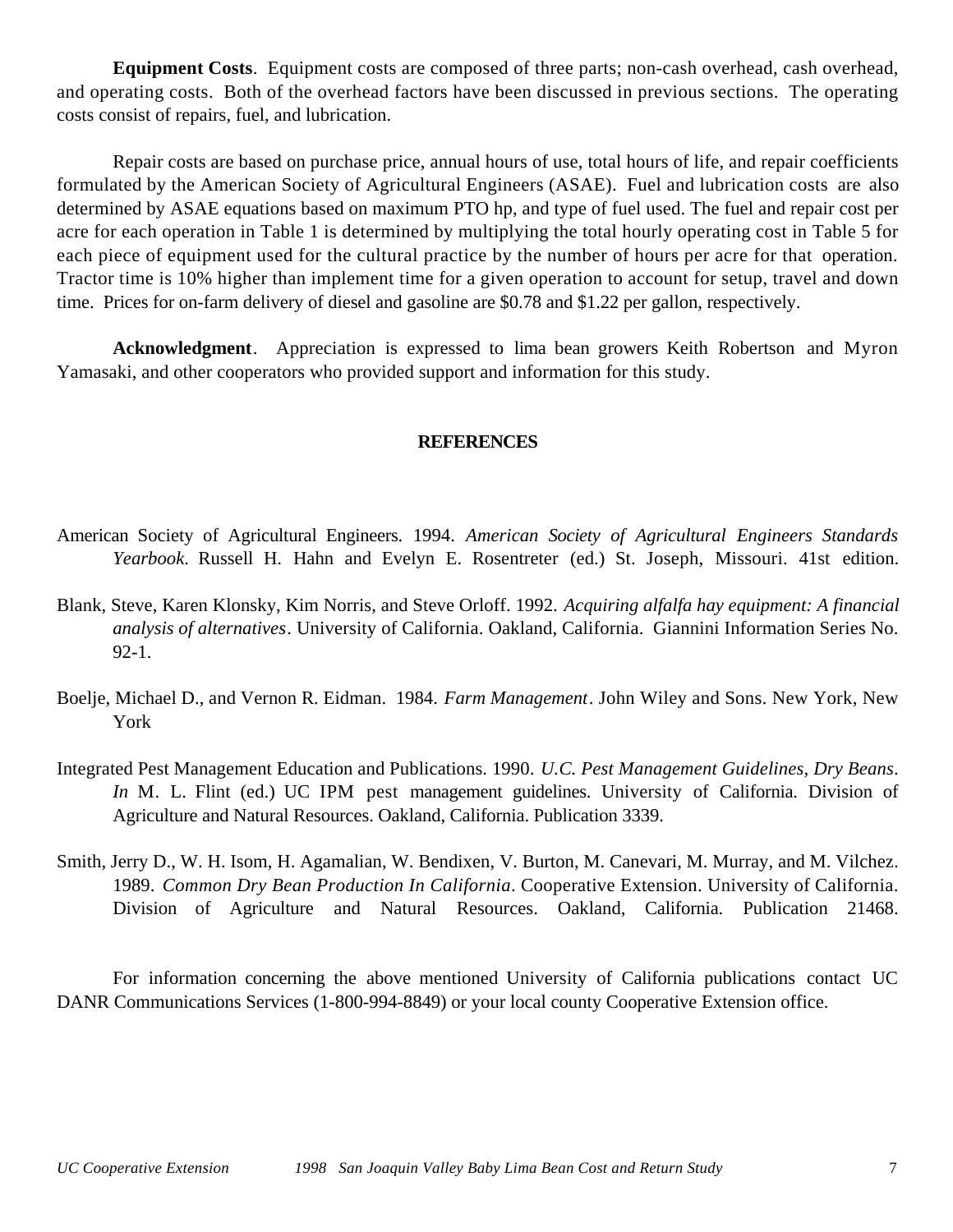#### U.C. COOPERATIVE EXTENSION

#### Table 1. COSTS PER ACRE TO PRODUCE BABY LIMA BEANS

SAN JOAQUIN VALLEY - 1998

Labor Rate: \$11.17/hr. machine labor [11] Interest Rate: 10.46% \$8.93/hr. non-machine labor Yield per Acre: 30.0 Cwt Operation ---------------------- Cash and Labor Costs per Acre ----------------------- Time Labor Fuel,Lube Material Custom/ Total Your Operation (Hrs/A) Cost & Repairs Cost Rent Cost Cost Cultural: Subsoil 0.25 3 5 0 0 8 Landplane 2X 0.25 3 3 0 0 6 Disc Stubble 0.25 3 5 0 0 8 Finish Disc 2X 0.40 5 8 0 0 13 List Beds 0.00 0 0 0 13 13 Fertilize - Preplant 0.17 2 3 19 3 26 Make Drain 0.12 2 2 0 0 4 Pre-irrigation 0.50 4 0 15 0 19 Close Drains 0.12 2 1 0 0 3 Harrow Beds 0.20 3 2 0 0 4 Weed Control - Preplant Herbicides  $0.20$  3 36 36 0 40 Incorporate Herbicide 2X 0.40 5 3 0 0 8 Plant Beans 0.25 8 3 54 0 65 Irrigate 3X 4.80 43 0 60 0 103 Cultivate 2X  $\begin{array}{ccccccccccc} 0.40 & 5 & 4 & 0 & 0 & 9 \end{array}$ Insect Control - Mites 0.33 4 3 17 0 25 Insect Control - Lygus 0.00 0 0 6 9 15 Insect Control - Aphid 50% Of Acreage 0.00 0 0 13 5 18 Pickup Truck Use 1992 1992 12:34 12:35 12:36 12:36 12:36 12:36 12:37 12:38 12:39 13:39 13:39 13:39 13:39 13:39 ---------- ---------- ---------- ---------- ---------- ---------- TOTAL CULTURAL COSTS 8.88 103 43 220 29 395 Harvest: Cut & Rake Beans - Custom 0.00 0 0 0 20 20 Thresh Beans - Custom 0.00 0 0 0 54 54  $\text{clean}, \text{ Bag}, \text{ Store} \& \text{Insure}$  0.00 0 0 0 96 96 96 TOTAL HARVEST COSTS 0.00 0 0 0 170 170 Interest on operating capital  $\Theta$  10.46% 18 TOTAL OPERATING COSTS/ACRE 103 103 43 220 199 583 CASH OVERHEAD: Liability Insurance 1 Office Expense 10 Land Rent 199 Property Taxes 2012 2013 2014 12:30 2014 2015 2016 2017 2022 2023 2024 2024 2025 2026 2027 2028 2024 2025 2027 2028 2027 2028 2027 2028 2027 2028 2027 2028 2027 2028 2027 2028 2027 2028 2027 2028 2027 2028 2027 2028 2027 2 Property Insurance 2 Investment Repairs 2 TOTAL CASH OVERHEAD COSTS 215 TOTAL CASH COSTS/ACRE 799

*UC Cooperative Extension* 1998 San Joaquin Valley Baby Lima Bean Cost and Return Study 8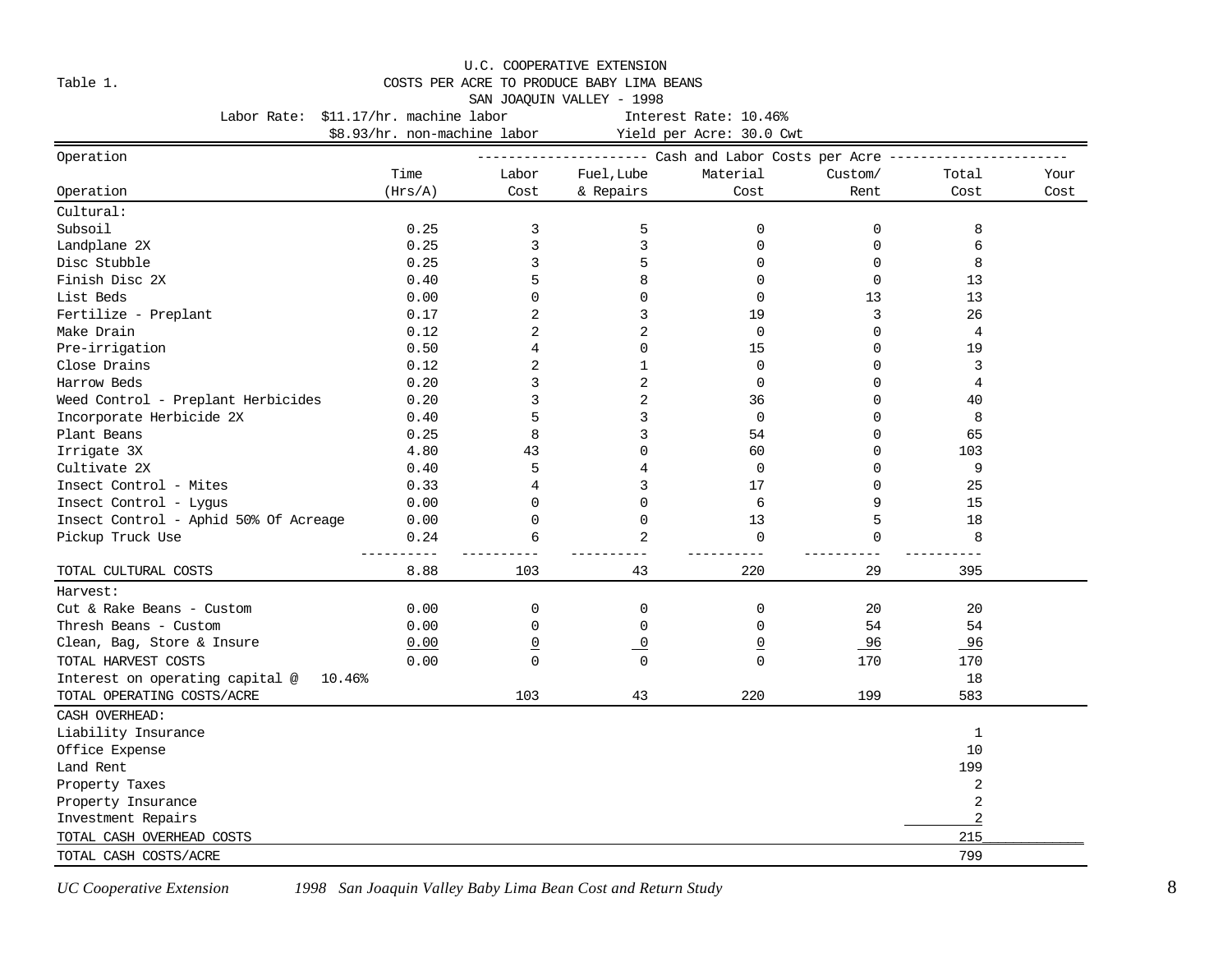Table 1. Continued

| NON-CASH OVERHEAD:            |               |                   |       |
|-------------------------------|---------------|-------------------|-------|
|                               | Per producing | -- Annual Cost -- | Total |
| Investment                    | Acre          | Capital Recovery  | Cost  |
|                               |               |                   |       |
| Fuel Tanks                    | 14            |                   |       |
| Fuel Wagon                    |               |                   |       |
| Shop Building                 | 55            |                   |       |
| Shop Tools                    | 11            |                   |       |
| Siphon Tubes                  |               |                   |       |
| Tool Carrier                  | 13            |                   |       |
| Equipment                     | 260           | 34                | 34    |
| TOTAL NON-CASH OVERHEAD COSTS | 357           | 43                | 43    |
| TOTAL COSTS/ACRE              |               |                   | 842   |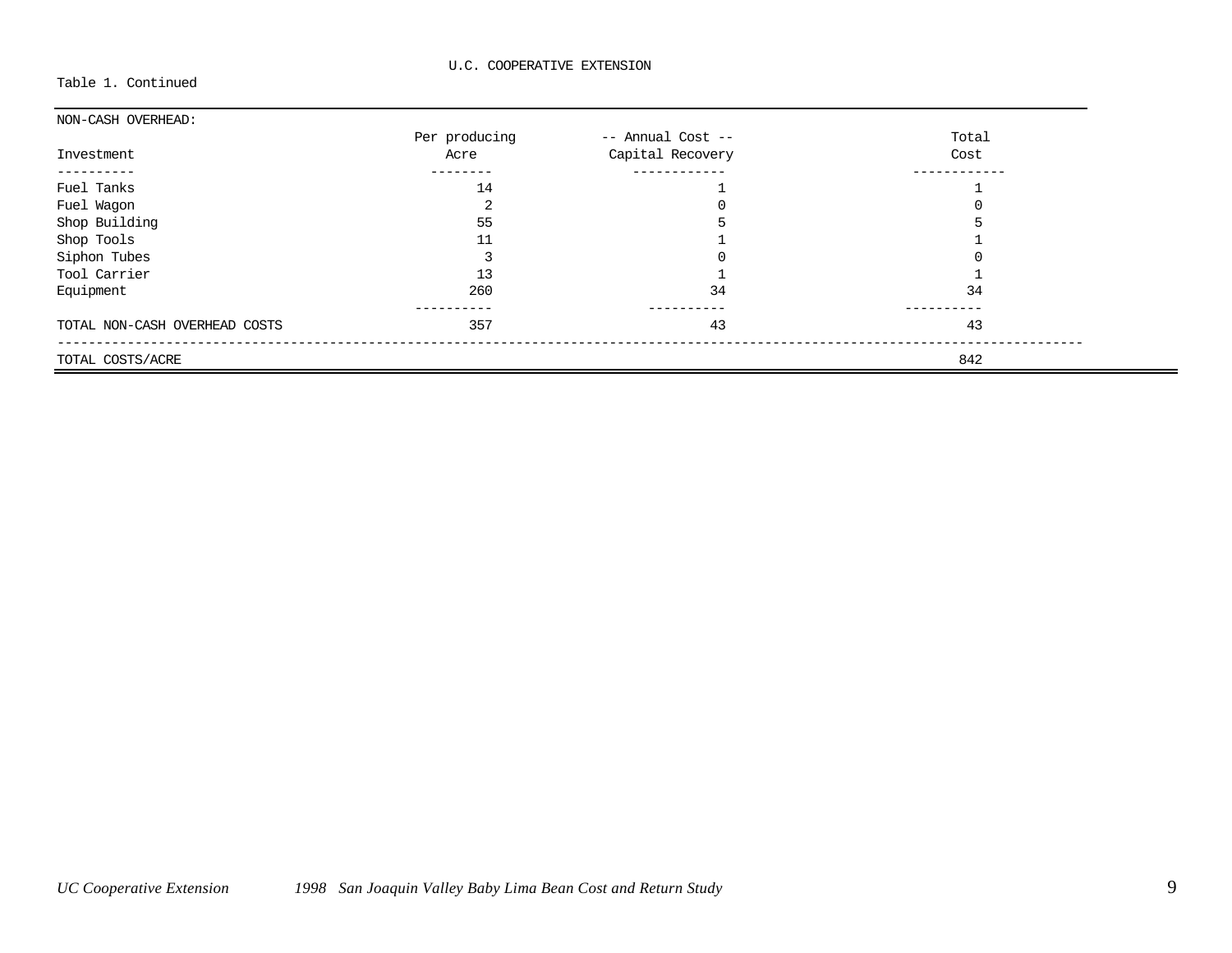| Labor Rate: \$11.17/hr. machine labor   | \$8.93/hr. non-machine labor |                      |                                             | Interest Rate: 10.46%   |  |
|-----------------------------------------|------------------------------|----------------------|---------------------------------------------|-------------------------|--|
|                                         |                              |                      | Quantity/Acre Unit Cost/Unit Cost/Acre Cost | Price or Value or Your  |  |
| GROSS RETURNS                           |                              |                      |                                             |                         |  |
| Baby Lima Beans 30.00 Cwt 30.00         |                              |                      |                                             | 900                     |  |
| TOTAL GROSS RETURNS FOR BABY LIMA BEANS |                              |                      |                                             | 900                     |  |
| OPERATING COSTS                         |                              |                      |                                             |                         |  |
| Custom:                                 |                              |                      |                                             |                         |  |
| List Beds                               |                              |                      | 1.00 Acre 13.00                             | 13                      |  |
| Air Application                         |                              | 1.50 Acre            | 9.00                                        | 14                      |  |
| Cut & Rake                              | 1.00                         | Acre                 | 20.00                                       | 20                      |  |
| Thresh Beans                            | 33.00 Cwt                    |                      | 1.65                                        | 54                      |  |
| Clean, Store & Insure 30.00 Cwt         |                              |                      | 3.20                                        | 96                      |  |
| Rent:                                   |                              |                      |                                             |                         |  |
| Fertilizer Injector 1.00                |                              |                      | Acre 2.50                                   | 3                       |  |
| Fertilizer:                             |                              |                      |                                             |                         |  |
| $4 - 10 - 10$                           | 20.00                        | Gal                  | 0.738                                       | 15                      |  |
| Zinc                                    | 0.50                         | Gal                  | 8.00                                        | 4                       |  |
| Water:                                  |                              |                      |                                             |                         |  |
| Irrigation                              | 30.00                        |                      | AcIn 2.50                                   | 75                      |  |
| Herbicide:                              |                              |                      |                                             |                         |  |
| Dual 8E                                 | 2.50                         | Pint                 | 11.96                                       | 30                      |  |
| Treflan Pro 5                           | 1.00                         | Pint                 | 5.77                                        | 6                       |  |
| Seed: Baby Lima Bean                    | 70.00                        | Lb                   | 0.77                                        | 54                      |  |
| Miticide:                               |                              |                      |                                             |                         |  |
| Kelthane MF                             |                              | 2.00 Pint            | 8.65                                        | 17                      |  |
| Insecticide:                            |                              |                      |                                             |                         |  |
| Dimethoate 267                          | 1.50                         | Pint                 | 4.10                                        | 6                       |  |
| Lannate 90 SP                           | 0.50                         | Lb                   | 26.10                                       | 13                      |  |
| Labor (machine)                         |                              |                      | 11.17                                       | 51                      |  |
| Labor (non-machine)                     |                              | 4.58 hrs<br>5.80 hrs | 8.93                                        | 52                      |  |
| $Fuel - Gas$                            |                              | $1.07$ gal           | 1.22                                        | $\overline{1}$          |  |
| Fuel - Diesel                           |                              | 25.83 gal            | 0.78                                        | 20                      |  |
| Lube                                    |                              |                      |                                             | $\overline{\mathbf{3}}$ |  |
| Machinery repair                        |                              |                      |                                             | 18                      |  |
| Interest on operating capital @ 10.46%  |                              |                      |                                             | 18                      |  |
| TOTAL OPERATING COSTS/ACRE              |                              |                      |                                             | 583                     |  |

*UC Cooperative Extension* 1998 San Joaquin Valley Baby Lima Bean Cost and Return Study 10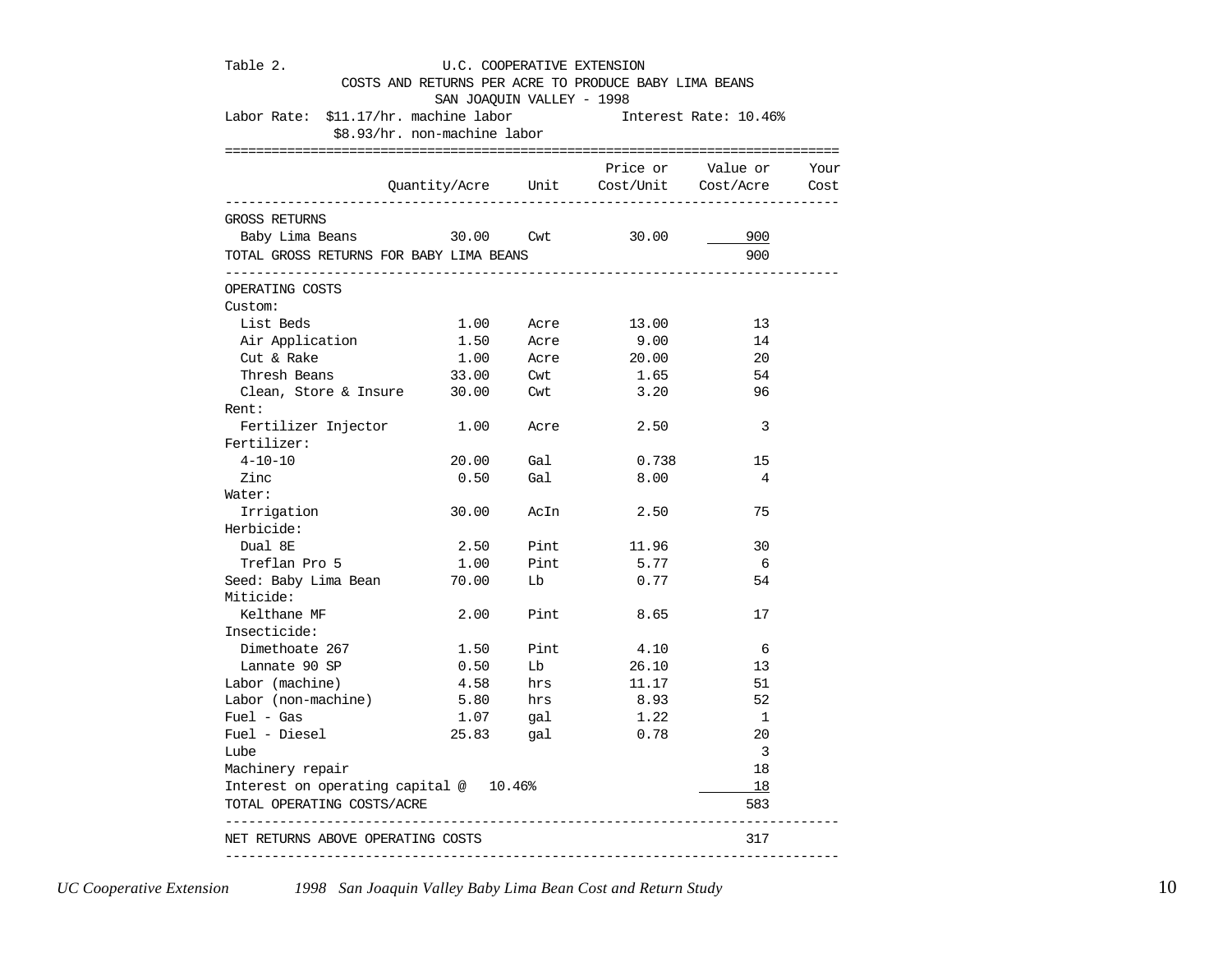### U.C. COOPERATIVE EXTENSION

Table 2. Continued

| CASH OVERHEAD COSTS:                                               |                |
|--------------------------------------------------------------------|----------------|
| Liability Insurance                                                | $\mathbf 1$    |
| Office Expense                                                     | 10             |
| Land Rent                                                          | 199            |
| Property Taxes                                                     | 2              |
| Property Insurance                                                 | 2              |
| Investment Repairs                                                 | $\mathfrak{D}$ |
|                                                                    |                |
| TOTAL CASH OVERHEAD COSTS/ACRE                                     | 215            |
| TOTAL CASH COSTS/ACRE                                              | 799            |
| NON-CASH OVERHEAD COSTS (CAPITAL RECOVERY - 7.91 % Interest Rate): |                |
| Fuel Tanks                                                         | 1              |
| Fuel Wagon                                                         | $\Omega$       |
| Shop Building                                                      | 5              |
| Shop Tools                                                         | 1              |
| Siphon Tubes                                                       | $\Omega$       |
| Tool Carrier                                                       | 1              |
| Equipment                                                          | 34             |
| TOTAL NON-CASH OVERHEAD COSTS/ACRE                                 | 43             |
| TOTAL COSTS/ACRE                                                   | 842            |
| NET RETURNS ABOVE TOTAL COSTS                                      | 58             |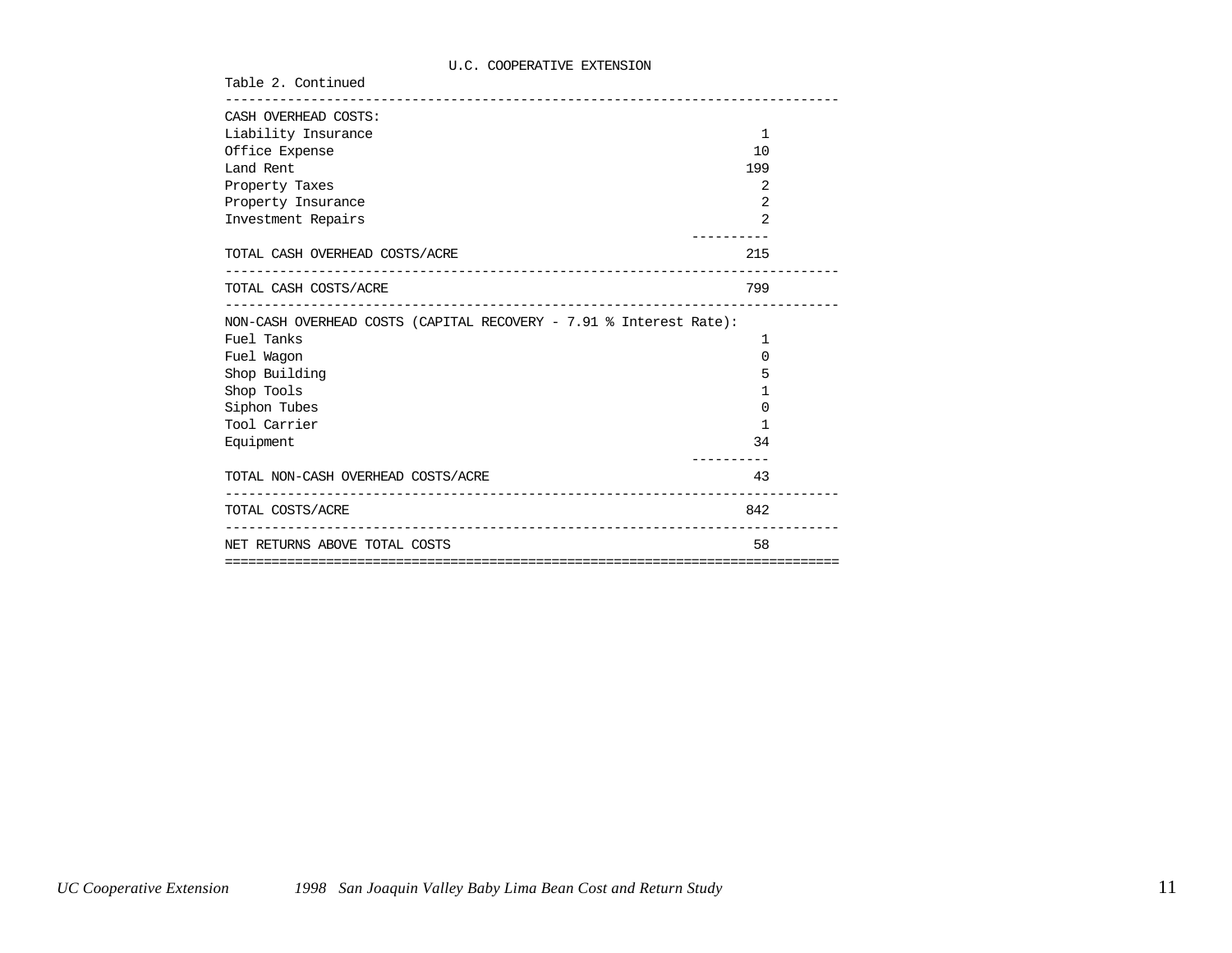|                                                       |                                         |                                         |                                         |                                   |                                         |                      | SAN JOAQUIN VALLEY - 1998 |                                |                               |                               |                     |                                         |                                |                       |
|-------------------------------------------------------|-----------------------------------------|-----------------------------------------|-----------------------------------------|-----------------------------------|-----------------------------------------|----------------------|---------------------------|--------------------------------|-------------------------------|-------------------------------|---------------------|-----------------------------------------|--------------------------------|-----------------------|
| Beginning OCT 97<br>OCT                               | <b>NOV</b>                              | DEC                                     | JAN                                     | FEB                               | <b>MAR</b>                              | APR                  | MAY                       | <b>JUN</b>                     | JUL                           | <b>AUG</b>                    | <b>SEP</b>          | OCT                                     | NOV TOTAL                      |                       |
| 97<br>Ending<br>NOV 98                                | 97                                      | 97                                      | 98                                      | 98                                | 98                                      | 98                   | 98                        | 98                             | 98                            | 98                            | 98                  | 98                                      | 98                             |                       |
| Cultural:                                             |                                         |                                         |                                         |                                   |                                         |                      |                           |                                |                               |                               |                     |                                         |                                |                       |
| Subsoil<br>8                                          |                                         |                                         |                                         |                                   |                                         |                      |                           |                                |                               |                               |                     |                                         |                                | 8                     |
| Landplane 2X<br>6                                     |                                         |                                         |                                         |                                   |                                         |                      |                           |                                |                               |                               |                     |                                         |                                | 6                     |
| Disc Stubble                                          |                                         |                                         |                                         |                                   |                                         | 8                    |                           |                                |                               |                               |                     |                                         |                                | 8                     |
| Finish Disc 2X                                        |                                         |                                         |                                         |                                   |                                         | 13                   |                           |                                |                               |                               |                     |                                         |                                | 13                    |
| List Beds                                             |                                         |                                         |                                         |                                   |                                         | 13                   |                           |                                |                               |                               |                     |                                         |                                | 13                    |
| Fertilize - Preplant                                  |                                         |                                         |                                         |                                   |                                         | 26                   |                           |                                |                               |                               |                     |                                         |                                | 26                    |
| Make Drain                                            |                                         |                                         |                                         |                                   |                                         | 2                    |                           | 2                              | $\mathbf 1$                   |                               |                     |                                         |                                | $\overline{4}$        |
| Pre-irrigation                                        |                                         |                                         |                                         |                                   |                                         |                      | 19                        |                                |                               |                               |                     |                                         |                                | 19                    |
| Close Drains                                          |                                         |                                         |                                         |                                   |                                         |                      | $\mathbf 1$               | 0                              |                               |                               | $\mathbf{1}$        |                                         |                                | 3                     |
| Harrow Beds                                           |                                         |                                         |                                         |                                   |                                         |                      | 4                         |                                |                               |                               |                     |                                         |                                | 4                     |
| Weed Control - Preplant                               |                                         |                                         |                                         |                                   |                                         |                      | 40                        |                                |                               |                               |                     |                                         |                                | 40                    |
| Herbicides                                            |                                         |                                         |                                         |                                   |                                         |                      |                           |                                |                               |                               |                     |                                         |                                |                       |
| Incorporate Herbicide 2X                              |                                         |                                         |                                         |                                   |                                         |                      | 8                         |                                |                               |                               |                     |                                         |                                | 8                     |
| Plant Beans                                           |                                         |                                         |                                         |                                   |                                         |                      |                           | 65                             |                               |                               |                     |                                         |                                | 65                    |
| Irrigate 3X                                           |                                         |                                         |                                         |                                   |                                         |                      |                           | 31                             | 41                            | 31                            |                     |                                         |                                | 103                   |
| Cultivate 2X                                          |                                         |                                         |                                         |                                   |                                         |                      |                           | 5                              | 5                             |                               |                     |                                         |                                | 9                     |
| Insect Control - Mites                                |                                         |                                         |                                         |                                   |                                         |                      |                           | 25                             |                               |                               |                     |                                         |                                | 25                    |
| Insect Control - Lyqus                                |                                         |                                         |                                         |                                   |                                         |                      |                           |                                | 15                            |                               |                     |                                         |                                | 15                    |
| Insect Control - Aphid 50% Of                         |                                         |                                         |                                         |                                   |                                         |                      |                           |                                |                               | 18                            |                     |                                         |                                | 18                    |
| Acreage<br>Pickup Truck Use                           |                                         |                                         |                                         |                                   |                                         |                      |                           |                                |                               |                               |                     |                                         |                                |                       |
| $\overline{\mathbf{1}}$<br>15<br>TOTAL CULTURAL COSTS | $\overline{\mathbf{1}}$<br>$\mathbf{1}$ | $\overline{\mathbf{1}}$<br>$\mathbf{1}$ | $\overline{\mathbf{1}}$<br>$\mathbf{1}$ | $\overline{\perp}$<br>$\mathbf 1$ | $\overline{\mathbf{1}}$<br>$\mathbf{1}$ | $\overline{1}$<br>62 | $\overline{1}$<br>74      | $\overline{\mathsf{I}}$<br>127 | $\overline{\mathbf{1}}$<br>62 | $\overline{\mathbf{1}}$<br>49 | $\overline{1}$<br>2 | $\overline{\mathbf{1}}$<br>$\mathbf{1}$ | $\overline{1}$<br>$\mathbf{1}$ | $\overline{8}$<br>395 |
| Harvest:                                              |                                         |                                         |                                         |                                   |                                         |                      |                           |                                |                               |                               |                     |                                         |                                |                       |
| Cut & Rake Beans - Custom                             |                                         |                                         |                                         |                                   |                                         |                      |                           |                                |                               |                               |                     | 20                                      |                                | 20                    |
| Thresh Beans - Custom                                 |                                         |                                         |                                         |                                   |                                         |                      |                           |                                |                               |                               |                     | 54                                      |                                | 54                    |
| Clean, Bag, Store & Insure                            |                                         |                                         |                                         |                                   |                                         |                      |                           |                                |                               |                               |                     |                                         | 96                             | 96                    |
| TOTAL HARVEST COSTS                                   |                                         |                                         |                                         |                                   |                                         |                      |                           |                                |                               |                               |                     | 74                                      | 96                             | 170                   |
| 0<br>Interest on oper. Capital                        | 0                                       | 0                                       | 0                                       | $\mathbf 0$                       | 0                                       | $\mathbf{1}$         | $\mathbf 1$               | 2                              | 3                             | 3                             | 3                   | 4                                       | $-1$                           | 18                    |
| TOTAL OPERATING COSTS/ACRE<br>15                      | $\mathbf{1}$                            | $\mathbf 1$                             | $\mathbf{1}$                            | $\mathbf 1$                       | $\mathbf 1$                             | 63                   | 75                        | 129                            | 65                            | 52                            | 5                   | 79                                      | 96                             | 583                   |

### U.C. COOPERATIVE EXTENSION Table 3. MONTHLY CASH COSTS PER ACRE TO PRODUCE BABY LIMA BEANS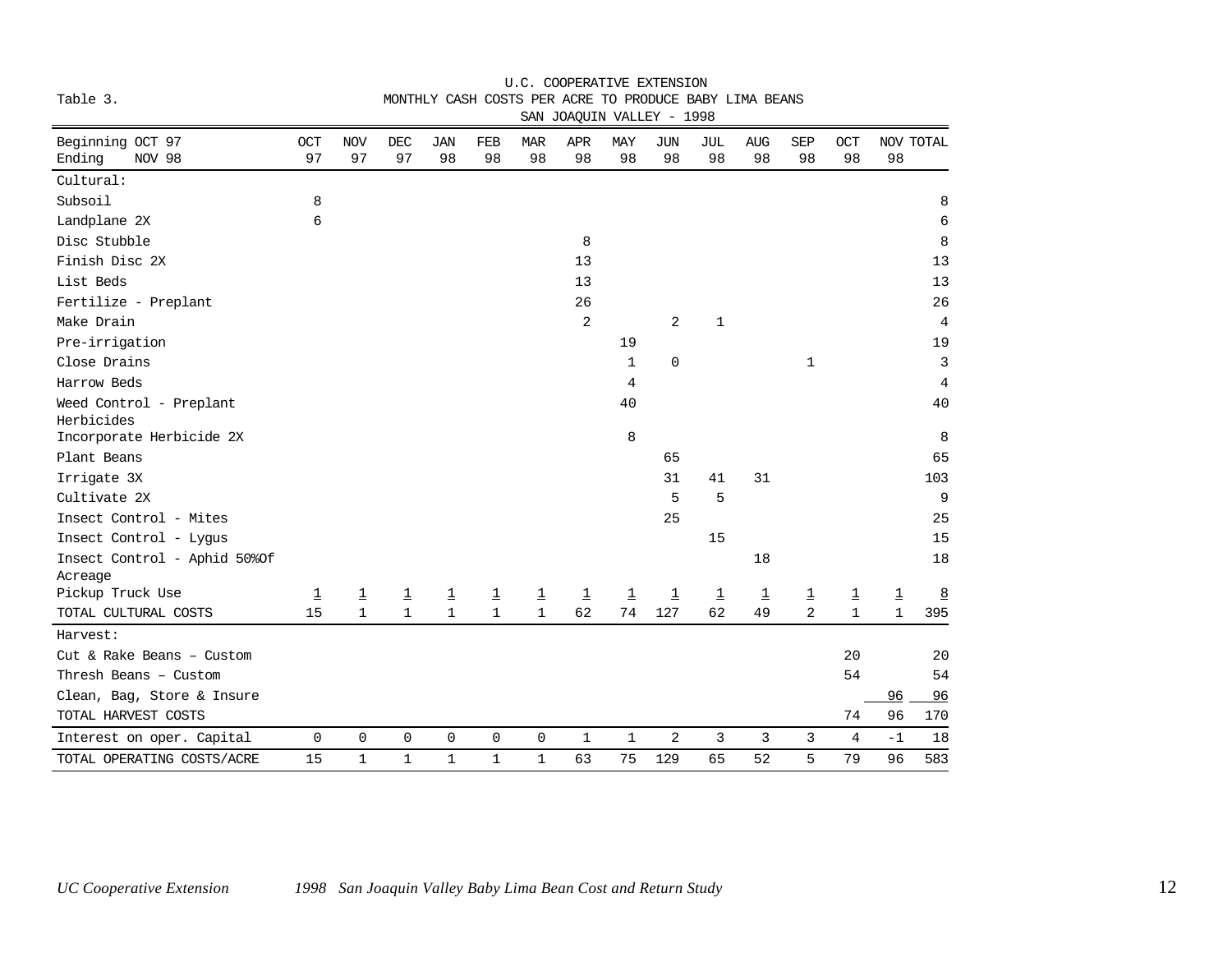| U.C. COOPERATIVE EXTENSION |
|----------------------------|
|----------------------------|

| Table 3. Continued        |                |            |                |                |                |                |                 |                |            |                |                |                |                |                |                |
|---------------------------|----------------|------------|----------------|----------------|----------------|----------------|-----------------|----------------|------------|----------------|----------------|----------------|----------------|----------------|----------------|
| Beginning OCT 97          | OCT            | <b>NOV</b> | <b>DEC</b>     | <b>JAN</b>     | <b>FEB</b>     | <b>MAR</b>     | <b>APR</b>      | <b>MAY</b>     | <b>JUN</b> | JUL            | <b>AUG</b>     | <b>SEP</b>     | OCT            |                | NOV TOTAL      |
| Ending<br>NOV 98          | 97             | 97         | 97             | 98             | 98             | 98             | 98              | 98             | 98         | 98             | 98             | 98             | 98             | 98             |                |
| <b>OVERHEAD:</b>          |                |            |                |                |                |                |                 |                |            |                |                |                |                |                |                |
| Liability Insurance       |                |            |                |                |                |                |                 |                |            |                |                |                |                |                |                |
| Office Expense            |                |            |                |                |                |                | 1               |                |            |                |                |                |                | 1              | 10             |
| Land Rent                 |                |            |                |                |                |                |                 |                |            |                |                |                |                | 199            | 199            |
| Property Taxes            |                |            |                |                |                |                |                 |                |            |                |                |                |                |                | 2              |
| Property Insurance        |                |            |                |                |                |                |                 |                |            |                |                |                |                |                | 2              |
| Investment Repairs        | $\overline{0}$ | 0          | $\overline{0}$ | $\overline{0}$ | $\overline{0}$ | $\overline{0}$ | $\underline{0}$ | $\overline{0}$ | 0          | $\overline{0}$ | $\overline{0}$ | $\overline{0}$ | $\overline{0}$ | $\overline{0}$ | $\overline{2}$ |
| TOTAL CASH OVERHEAD COSTS |                |            |                | 4              |                | п              | $\mathbf 1$     |                |            | 3              |                |                | 1              | 199            | 215            |
| TOTAL CASH COSTS/ACRE     | 16             | 2          | 2              | 4              | 2              | 2              | 64              | 76             | 130        | 68             | 53             | 6              | 80             | 295            | 799            |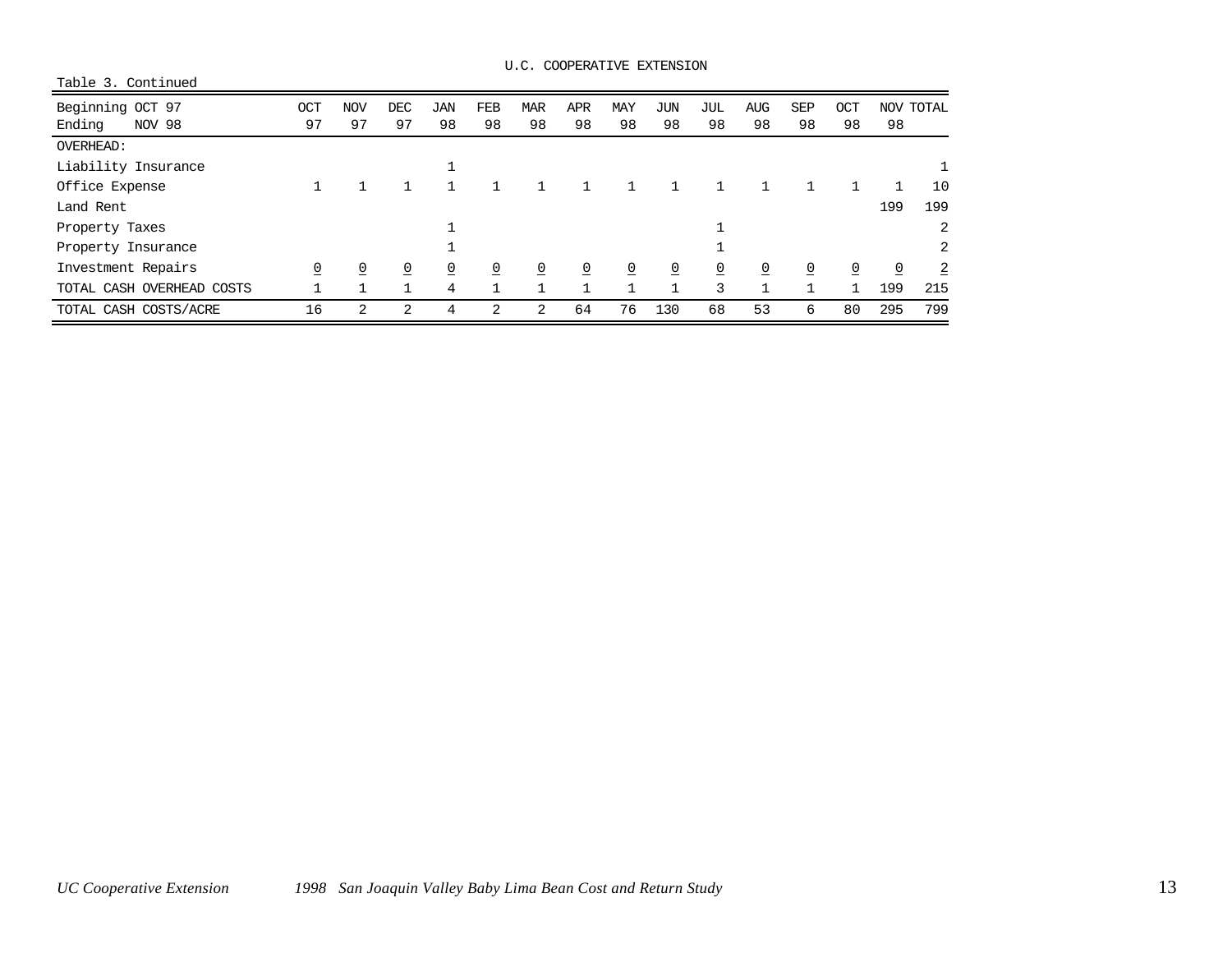#### U.C. COOPERATIVE EXTENSION

### Table 4. WHOLE FARM ANNUAL EQUIPMENT, INVESTMENT, AND BUSINESS OVERHEAD COSTS SAN JOAQUIN VALLEY - 1998

#### ANNUAL EQUIPMENT COSTS

|    |                            |        | Yrs  | Salvage | Capital  | Insur- |       |       |
|----|----------------------------|--------|------|---------|----------|--------|-------|-------|
| Yr | Description                | Price  | Life | Value   | Recovery | ance   | Taxes | Total |
|    | 98 200 HP Crawler          | 174818 | 10   | 51638   | 22233    | 807    | 1132  | 24173 |
|    | 98 90 HP 2WD Tractor       | 61134  | 10   | 18058   | 7775     | 282    | 396   | 8453  |
|    | 98 Cult - $6$ Row          | 9059   | 10   | 1602    | 1227     | 38     | 53    | 1318  |
|    | 98 Disc - Finish 18'       | 16410  | 12   | 2273    | 2035     | 67     | 93    | 2195  |
|    | 98 Disc - Stubble 16'      | 13203  | 12   | 1829    | 1637     | 54     | 75    | 1766  |
|    | 98 Ditcher - V             | 4505   | 12   | 624     | 559      | 18     | 26    | 603   |
|    | 98 Ditcher V               | 4474   | 15   | 430     | 501      | 17     | 25    | 543   |
|    | 98 Harrow - Spiketooth 14' | 907    | 12   | 126     | 112      | 4      | 5     | 121   |
|    | 98 Pickup Truck - 1/2 Ton  | 14719  | 5    | 6597    | 2539     | 76     | 107   | 2722  |
|    | 98 Pickup Truck - 3/4 Ton  | 17628  | -7   | 6687    | 2610     | 87     | 122   | 2818  |
|    | 98 Planter - 6 Row         | 15015  | 10   | 2655    | 2034     | 63     | 88    | 2185  |
|    | 98 Rear Blade - 8'         | 2541   | 18   | 169     | 263      | 10     | 14    | 286   |
|    | 98 Saddle Tank - 300 Gal   | 3218   | 10   | 569     | 436      | 14     | 19    | 468   |
|    | 98 Spray Boom - 20'        | 482    | 10   | 85      | 65       | 2      | 3     | 70    |
|    | 98 Subsoiler - 16'         | 14000  | 10   | 2476    | 1896     | 59     | 82    | 2037  |
|    | 98 Triplane - 16'          | 18769  | 12   | 2600    | 2328     | 76     | 107   | 2511  |
|    | TOTAL                      | 370882 |      | 98418   | 48250    | 1673   | 2347  | 52269 |
|    | 60% of New Cost *          | 222529 |      | 59051   | 28950    | 1004   | 1408  | 31362 |

\* Used to reflect a mix of new and used equipment.

#### ANNUAL INVESTMENT COSTS

|                  |        |      |         |          |        |       | Cash Overhead |       |
|------------------|--------|------|---------|----------|--------|-------|---------------|-------|
|                  |        | Yrs  | Salvage | Capital  | Insur- |       |               |       |
| Description      | Price  | Life | Value   | Recovery | ance   | Taxes | Repairs       | Total |
| INVESTMENT       |        |      |         |          |        |       |               |       |
| Fuel Tanks       | 16377  | 20   | 1638    | 1608     | 64     | 90    | 50            | 1812  |
| Fuel Wagon       | 1969   | 10   | 197     | 277      | 8      | 11    | 52            | 347   |
| Shop Building    | 66423  | 25   | 6642    | 6028     | 260    | 365   | 1328          | 7982  |
| Shop Tools       | 12916  | -20  | 1292    | 1268     | 51     | 71    | 258           | 1648  |
| Siphon Tubes     | 3690   | 20   | 369     | 362      | 14     | 20    | 92            | 489   |
| Tool Carrier     | 15010  | 15   | 1501    | 1677     | 59     | 83    | 300           | 2119  |
| TOTAL INVESTMENT | 116385 |      | 11639   | 11221    | 456    | 640   | 2079          | 14397 |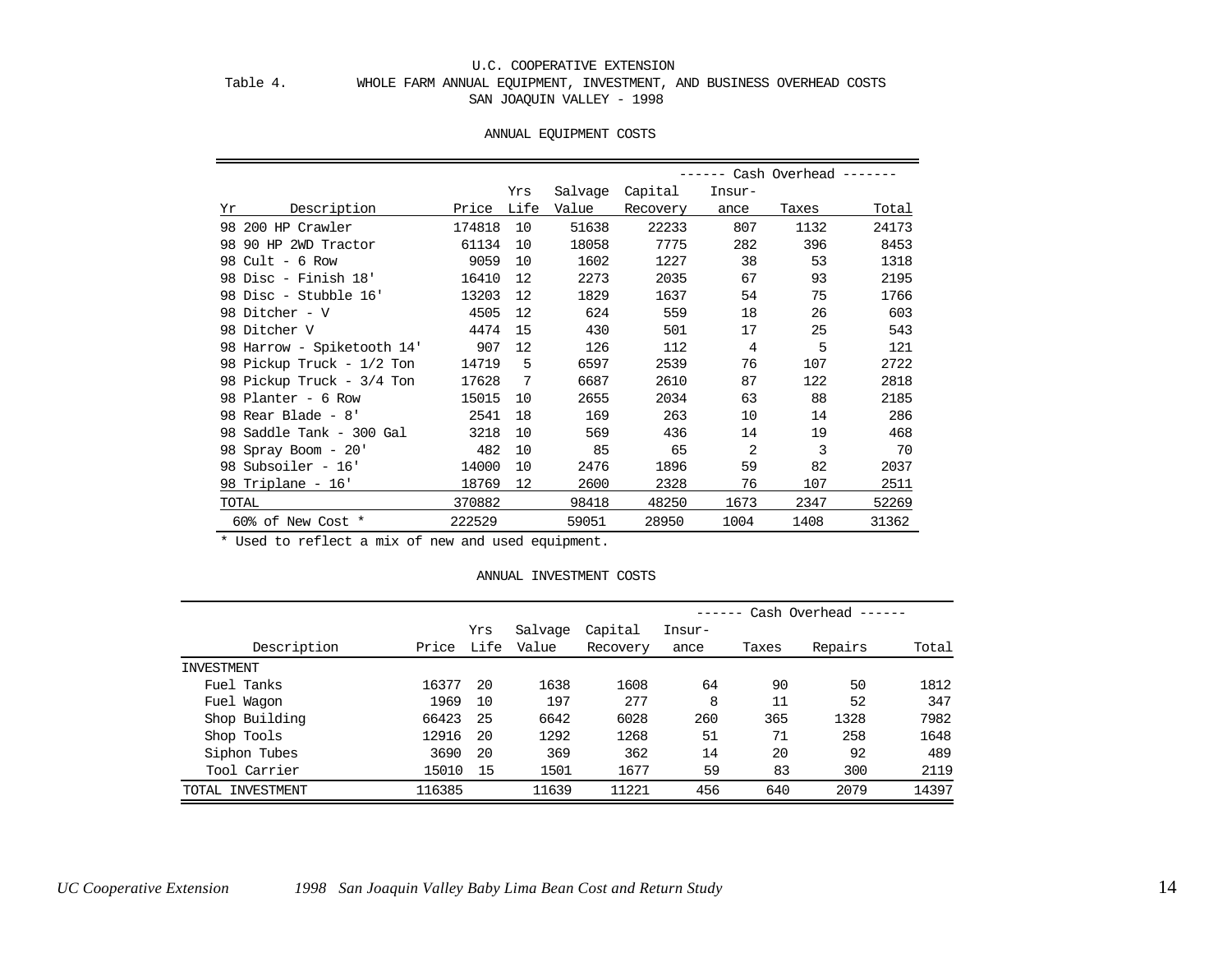#### U.C. COOPERATIVE EXTENSION Table 4. Continued **ANNUAL BUSINESS OVERHEAD COSTS**

|                                  | Units/  |      | Price/ | Total |
|----------------------------------|---------|------|--------|-------|
| Description                      | Farm    | Unit | Unit   | Cost  |
|                                  |         |      |        |       |
| Land Rent (25% Of Gross Returns) | 200.00  | Acre | 198.75 | 39750 |
| Liability Insurance              | 1200.00 | Acre | 0.87   | 1044  |
| Office Expense                   | 1200.00 | Acre | 10.00  | 12000 |
|                                  |         |      |        |       |

## Table 5. Table 5.

### SAN JOAQUIN VALLEY - 1998

#### ==================================================================================================================

|                            | COSTS PER HOUR ---------------------------------- |          |                   |       |         |                             |       |           |  |  |  |
|----------------------------|---------------------------------------------------|----------|-------------------|-------|---------|-----------------------------|-------|-----------|--|--|--|
|                            | Actual                                            |          | - Cash Overhead - |       |         | $------$ Operating $------$ |       |           |  |  |  |
|                            | Hours                                             | Capital  | Insur-            |       |         | Fuel &                      | Total | Total     |  |  |  |
| Yr Description             | Used                                              | Recovery | ance              | Taxes | Repairs | Lube                        | Oper. | Costs/Hr. |  |  |  |
| 98 200 HP Crawler          | 1544.1                                            | 8.64     | 0.31              | 0.44  | 4.42    | 10.41                       | 14.83 | 24.22     |  |  |  |
| 98 90 HP 2WD Tractor       | 1272.7                                            | 3.67     | 0.13              | 0.19  | 2.70    | 4.05                        | 6.75  | 10.74     |  |  |  |
| 98 Cult - $6$ Row          | 200.0                                             | 3.68     | 0.11              | 0.16  | 1.83    | 0.00                        | 1.83  | 5.78      |  |  |  |
| 98 Disc - Finish 18'       | 166.0                                             | 7.36     | 0.24              | 0.34  | 2.54    | 0.00                        | 2.54  | 10.47     |  |  |  |
| 98 Disc - Stubble 16'      | 166.0                                             | 5.92     | 0.19              | 0.27  | 2.04    | 0.00                        | 2.04  | 8.42      |  |  |  |
| 98 Ditcher - V             | 166.0                                             | 2.02     | 0.07              | 0.09  | 1.19    | 0.00                        | 1.19  | 3.37      |  |  |  |
| 98 Ditcher V               | 166.0                                             | 1.81     | 0.06              | 0.09  | 1.36    | 0.00                        | 1.36  | 3.32      |  |  |  |
| 98 Harrow - Spiketooth 14' | 166.0                                             | 0.41     | 0.01              | 0.02  | 0.10    | 0.00                        | 0.10  | 0.54      |  |  |  |
| 98 Pickup Truck - 1/2 Ton  | 285.5                                             | 5.34     | 0.16              | 0.22  | 0.95    | 3.51                        | 4.46  | 10.18     |  |  |  |
| 98 Pickup Truck - 3/4 Ton  | 285.5                                             | 5.49     | 0.18              | 0.26  | 1.28    | 2.81                        | 4.09  | 10.01     |  |  |  |
| 98 Planter - 6 Row         | 150.0                                             | 8.13     | 0.25              | 0.35  | 3.92    | 0.00                        | 3.92  | 12.66     |  |  |  |
| 98 Rear Blade - 8'         | 166.0                                             | 0.95     | 0.03              | 0.05  | 0.37    | 0.00                        | 0.37  | 1.40      |  |  |  |
| 98 Saddle Tank - 300 Gal   | 216.7                                             | 1.21     | 0.04              | 0.05  | 0.85    | 0.00                        | 0.85  | 2.15      |  |  |  |
| 98 Spray Boom - 20'        | 216.7                                             | 0.18     | 0.01              | 0.01  | 0.13    | 0.00                        | 0.13  | 0.32      |  |  |  |
| 98 Subsoiler - 16'         | 150.0                                             | 7.58     | 0.23              | 0.33  | 3.11    | 0.00                        | 3.11  | 11.26     |  |  |  |
| 98 Triplane - $16'$        | 250.0                                             | 5.59     | 0.18              | 0.26  | 2.80    | 0.00                        | 2.80  | 8.82      |  |  |  |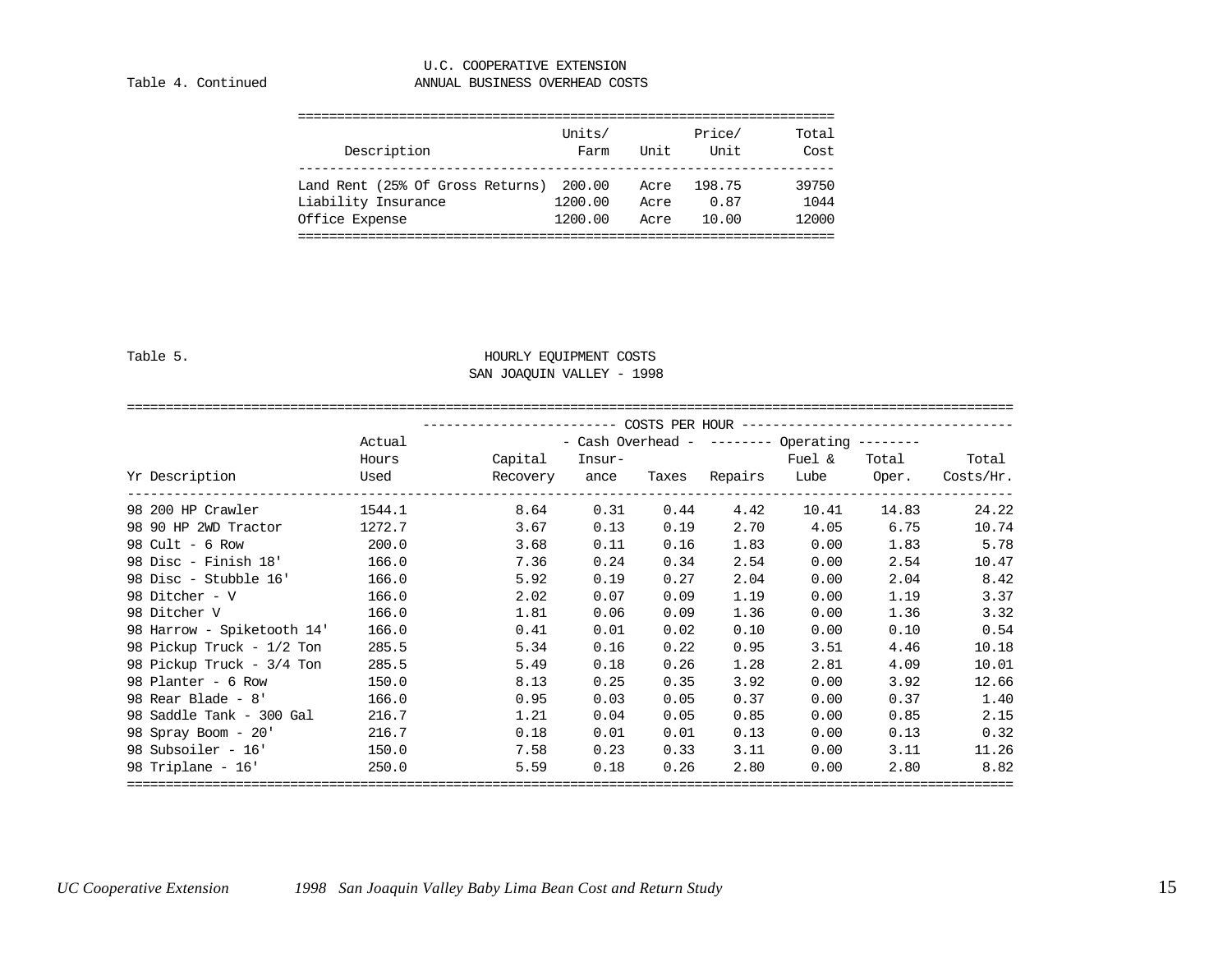#### COSTS PER ACRE AT VARYING YIELDS TO PRODUCE BABY LIMA BEANS

|                               | 15  | 20  | 25  | YIELD (CWT/ACRE)<br>30 |     | 35<br>40             | 45    |
|-------------------------------|-----|-----|-----|------------------------|-----|----------------------|-------|
|                               |     |     |     |                        |     |                      |       |
| OPERATING COSTS/ACRE:         |     |     |     |                        |     |                      |       |
| Cultural Cost                 | 395 | 395 | 395 | 395                    | 395 | 395                  | 395   |
| Harvest Cost                  | 95  | 120 | 145 | 170                    | 196 | 221                  | 246   |
| Interest on operating capital | 19  | 19  | 18  | 18                     | 18  | 18                   | 18    |
| TOTAL OPERATING COSTS/ACRE    | 508 | 533 | 558 | 583                    | 608 | 634                  | 659   |
| TOTAL OPERATING COSTS/CWT     | 34  | 27  |     |                        |     | 22 19.45 17.39 15.84 | 14.63 |
| CASH OVERHEAD COSTS/ACRE      | 215 | 215 | 215 | 215                    | 215 | 215                  | 215   |
| TOTAL CASH COSTS/ACRE         | 723 | 748 | 774 | 799                    | 824 | 849                  | 874   |
| TOTAL CASH COSTS/CWT          | 48  | 37  | 31  | 27                     | 24  | 21                   | 19.41 |
| NON-CASH OVERHEAD COSTS/ACRE  | 43  | 43  | 43  | 43                     | 43  | 43                   | 43    |
| TOTAL COSTS/ACRE              | 767 | 792 | 817 | 842                    | 867 | 892                  | 917   |
| TOTAL COSTS/CWT               | 51  | 40  | 33  | 28                     | 25  | 22                   | 20    |

#### NET RETURNS PER ACRE ABOVE OPERATING COSTS FOR BABY LIMA BEANS

| PRICE<br>(DOLLARS/CWT) |        | YIELD<br>(CWT/ACRE) |       |     |     |     |      |
|------------------------|--------|---------------------|-------|-----|-----|-----|------|
| Baby Lima              | 15     | 20                  | 25    | 30  | 35  | 40  | 45   |
| 21.00                  | $-193$ | $-113$              | $-33$ | 47  | 127 | 206 | 286  |
| 24.00                  | $-148$ | $-53$               | 42    | 137 | 232 | 326 | 421  |
| 27.00                  | $-103$ | 7                   | 117   | 227 | 337 | 446 | 556  |
| 30.00                  | $-58$  | 67                  | 192   | 317 | 442 | 566 | 691  |
| 33.00                  | $-13$  | 127                 | 267   | 407 | 547 | 686 | 826  |
| 36.00                  | 32     | 187                 | 342   | 497 | 652 | 806 | 961  |
| 39.00                  | 77     | 247                 | 417   | 587 | 757 | 926 | 1096 |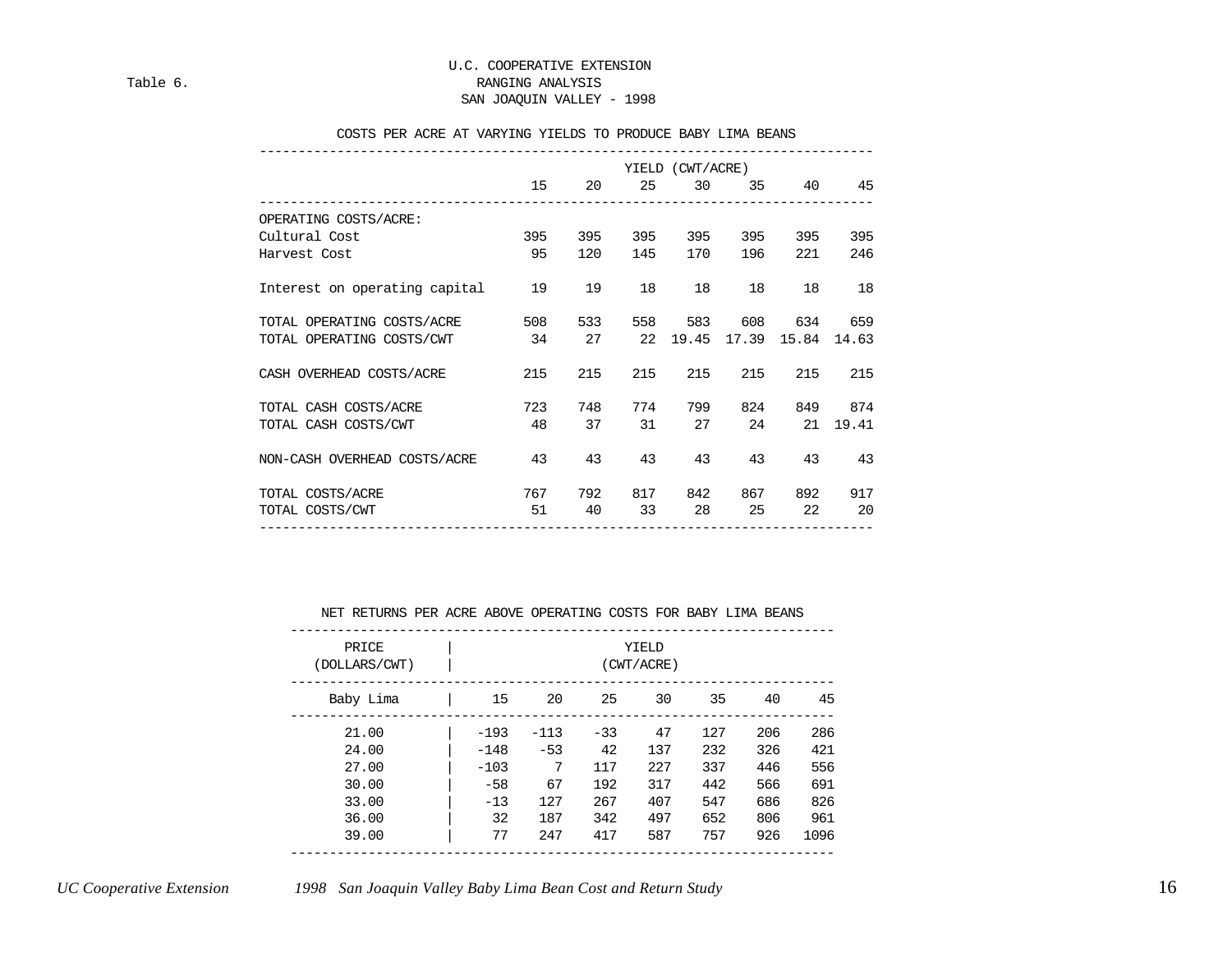| PRICE<br>(DOLLARS/CWT) | YIELD<br>(CWT/ACRE) |        |        |        |       |      |     |
|------------------------|---------------------|--------|--------|--------|-------|------|-----|
| Baby Lima              | 15                  | 20     | 25     | 30     | 35    | 40   | 45  |
| 21.00                  | $-408$              | $-328$ | $-249$ | $-169$ | $-89$ | $-9$ | 71  |
| 24.00                  | $-363$              | $-268$ | $-174$ | $-79$  | 16    | 111  | 206 |
| 27.00                  | $-318$              | $-208$ | $-99$  | 11     | 121   | 231  | 341 |
| 30.00                  | $-273$              | $-148$ | $-24$  | 101    | 226   | 351  | 476 |
| 33.00                  | $-228$              | $-88$  | 51     | 191    | 331   | 471  | 611 |
| 36.00                  | $-183$              | $-28$  | 126    | 281    | 436   | 591  | 746 |
| 39.00                  | $-138$              | 32     | 201    | 371    | 541   | 711  | 881 |

NET RETURNS PER ACRE ABOVE CASH COSTS FOR BABY LIMA BEANS

NET RETURNS PER ACRE ABOVE TOTAL COSTS FOR BABY LIMA BEANS

| PRICE<br>(DOLLARS/CWT) |        | YIELD<br>(CWT/ACRE) |        |        |        |       |     |
|------------------------|--------|---------------------|--------|--------|--------|-------|-----|
| Baby Lima              | 15     | 20                  | 25     | 30     | 35     | 40    | 45  |
| 21.00                  | $-452$ | $-372$              | $-292$ | $-212$ | $-132$ | $-52$ | 28  |
| 24.00                  | $-407$ | $-312$              | $-217$ | $-122$ | $-27$  | 68    | 163 |
| 27.00                  | $-362$ | $-252$              | $-142$ | $-32$  | 78     | 188   | 298 |
| 30.00                  | $-317$ | $-192$              | $-67$  | 58     | 183    | 308   | 433 |
| 33.00                  | $-272$ | $-132$              | 8      | 148    | 288    | 428   | 568 |
| 36.00                  | $-227$ | $-72$               | 83     | 238    | 393    | 548   | 703 |
| 39.00                  | $-182$ | $-12$               | 158    | 328    | 498    | 668   | 838 |